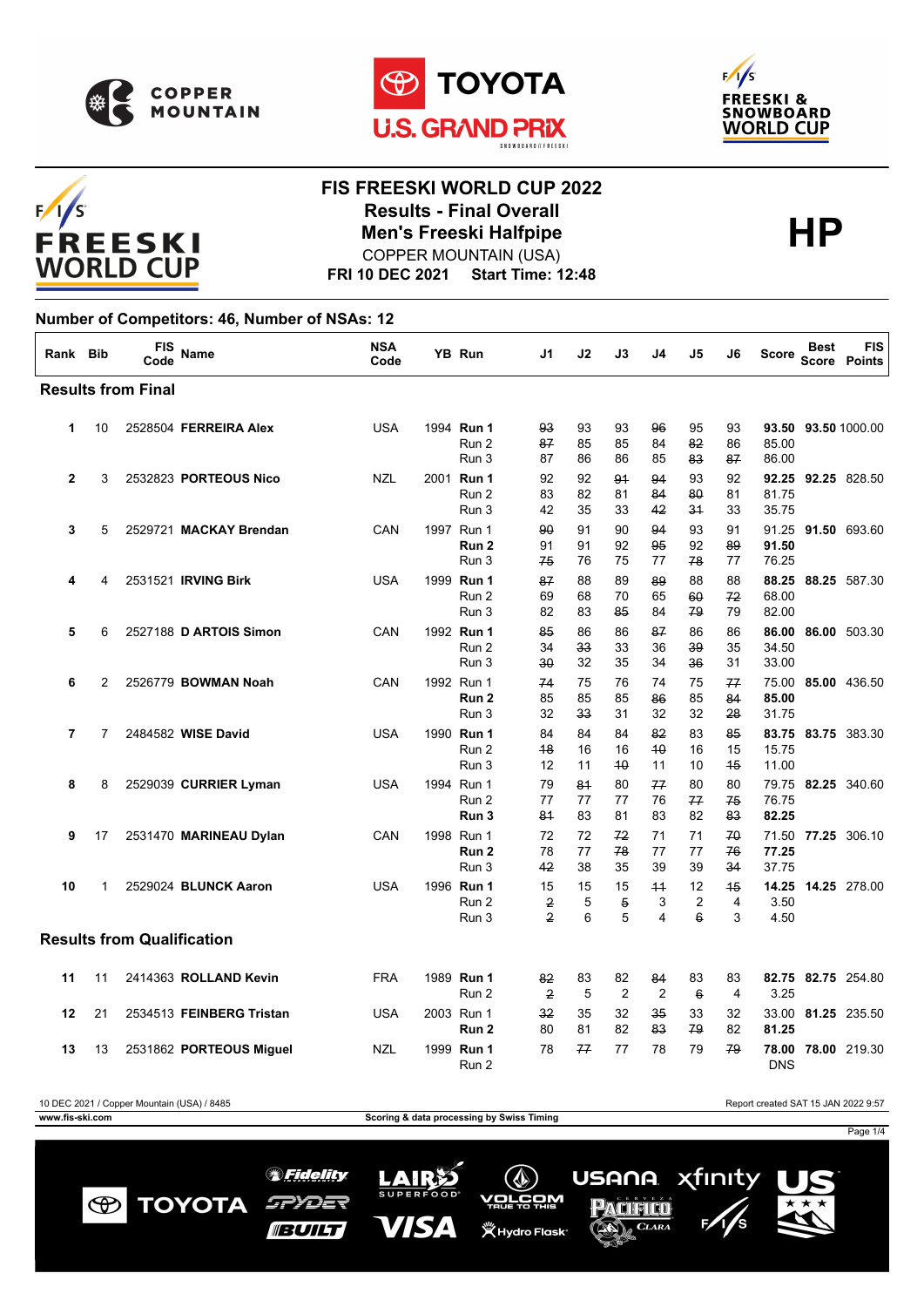

 $F/I/S$ 

**FREESKI WORLD CUP** 





### **FIS FREESKI WORLD CUP 2022 Results - Final Overall<br>Men's Freeski Halfpipe<br>COPPER MOUNTAIN (USA)** COPPER MOUNTAIN (USA)

**FRI 10 DEC 2021 Start Time: 12:48**

| Rank            | Bib | <b>FIS</b><br>Code                         | Name                       | <b>NSA</b><br>Code | YB Run              | J1                                        | J2       | J3                   | J4                   | J5         | J6       | Score                               | <b>Best</b> | <b>FIS</b><br>Score Points |
|-----------------|-----|--------------------------------------------|----------------------------|--------------------|---------------------|-------------------------------------------|----------|----------------------|----------------------|------------|----------|-------------------------------------|-------------|----------------------------|
| 14              | 24  |                                            | 2533322 HARRINGTON Ben     | <b>NZL</b>         | 2001 Run 1<br>Run 2 | 77<br>77                                  | 75<br>76 | 75<br>76             | 75<br>79             | 70<br>74   | 70<br>73 | 75.75                               |             | 73.75 75.75 205.30         |
| 14              | 12  |                                            | 2532000 HOERTER Jaxin      | USA                | 2000 Run 1<br>Run 2 | 76<br>19                                  | 75<br>16 | 75<br>44             | 77<br>15             | 75<br>16   | 77<br>25 | 16.50                               |             | 75.75 75.75 205.30         |
| 16              | 45  |                                            | 2534450 FERNANDES Ethan    | CAN                | 2002 Run 1<br>Run 2 | 66<br>74                                  | 65<br>73 | 60<br>74             | 63<br>76             | 65<br>73   | 65<br>75 | 74.00                               |             | 64.50 74.00 182.50         |
| 17              | 20  |                                            | 2532277 SCHUILING Samson   | USA                | 2000 Run 1<br>Run 2 | 20<br>72                                  | 45<br>73 | 15<br>73             | 15<br>73             | 15<br>72   | 15<br>78 | 72.75                               |             | 15.00 72.75 173.00         |
| 17              | 18  |                                            | 2531469 MARINEAU Evan      | CAN                | 1998 Run 1<br>Run 2 | 57<br>73                                  | 56<br>73 | 57<br>72             | 59<br>75             | 57<br>73   | 60<br>70 | 72.75                               |             | 57.50 72.75 173.00         |
| 19              | 16  |                                            | 2533472 MAO Bingqiang      | <b>CHN</b>         | 2001 Run 1<br>Run 2 | 71<br>6                                   | 72<br>11 | 70<br>10             | 73<br>$\overline{5}$ | 70<br>42   | 73<br>10 | 9.25                                |             | 71.50 71.50 156.20         |
| 20              | 28  |                                            | 2529866 LADNER Marco       | AUT                | 1998 Run 1<br>Run 2 | 63<br>72                                  | 60<br>71 | 65<br>71             | 63<br>70             | 57<br>69   | 61<br>65 | 70.25                               |             | 61.75 70.25 148.70         |
| 21              | 33  |                                            | 2534929 LEGNAVSKY Gustav   | NZL                | 2005 Run 1<br>Run 2 | 69<br>30                                  | 69<br>32 | 69<br>33             | 69<br>32             | 68<br>34   | 67<br>33 | 68.75<br>32.50                      |             | 68.75 141.60               |
| 22              | 41  |                                            | 2535363 LEE Seung Hun      | KOR                | 2005 Run 1<br>Run 2 | 69<br>25                                  | 68<br>18 | 66<br>22             | 68<br>21             | 68<br>17   | 69<br>46 | 68.25<br>19.50                      |             | 68.25 134.80               |
| 23              | 42  |                                            | 2534413 VERHEYDE Peter     | CAN                | 2002 Run 1<br>Run 2 | 18<br>63                                  | 17<br>63 | 46<br>63             | 48<br>65             | 16<br>58   | 17<br>64 | 63.25                               |             | 17.00 63.25 128.20         |
| 24              | 29  |                                            | 2533021 DURLESTER Aaron    | USA                | 2001 Run 1<br>Run 2 | 3<br>62                                   | 5<br>61  | 2<br>60              | 3<br>62              | 3<br>55    | 4<br>58  | 60.25                               |             | 3.25 60.25 121.90          |
| 25              | 27  |                                            | 2533588 CAREY Hunter       | USA                | 2002 Run 1<br>Run 2 | 61<br>$\overline{4}$                      | 57<br>4  | 60<br>$\overline{4}$ | 59<br>$\overline{4}$ | 56<br>4    | 64<br>5  | 4.00                                |             | 59.25 59.25 115.70         |
| 26              | 43  |                                            | 2533655 MATSUURA Toma      | <b>JPN</b>         | 2002 Run 1<br>Run 2 | 58<br>49                                  | 55<br>50 | 55<br>40             | 56<br>45             | 55<br>49   | 58<br>48 | 56.00<br>47.75                      |             | 56.00 109.60               |
| 27              | 37  |                                            | 2533782 GANLEY Jack        | USA                | 2002 Run 1<br>Run 2 | 46<br>55                                  | 45<br>54 | 45<br>55             | 45<br>55             | 42<br>54   | 52<br>58 | 54.75                               |             | 45.25 54.75 103.60         |
| 28              | 30  |                                            | 2533475 SUN Jingbo         | <b>CHN</b>         | 2003 Run 1<br>Run 2 | 15<br>55                                  | 15<br>55 | 15<br>55             | 13<br>55             | $+4$<br>50 | 20<br>53 | 54.50                               | 14.50 54.50 | 97.70                      |
| 29              | 36  |                                            | 2533825 BOURGOIN Nathaniel | USA                | 2002 Run 1<br>Run 2 | 53<br>53                                  | 54<br>54 | 53<br>52             | 54<br>54             | 55<br>56   | 57<br>57 | 54.25                               | 53.75 54.25 | 91.80                      |
| 30              | 40  |                                            | 2530905 NEWBY Brendan      | IRL                | 1996 Run 1<br>Run 2 | 52<br>50                                  | 53<br>53 | 49<br>49             | 49<br>49             | 52<br>50   | 56<br>56 | 50.50                               | 51.50 51.50 | 86.00                      |
| 31              | 26  |                                            | 2534257 HE Binghan         | <b>CHN</b>         | 2003 Run 1<br>Run 2 | 49<br>35                                  | 49<br>35 | 47<br>32             | 54<br>34             | 46<br>34   | 50<br>37 | 34.00                               | 48.75 48.75 | 80.20                      |
| 32              | 61  |                                            | 2533089 WALLIS Reagan      | USA                | 2001 Run 1<br>Run 2 | 49<br>31                                  | 47<br>32 | 45<br>30             | 46<br>31             | 44<br>33   | 46<br>33 | 31.75                               | 46.00 46.00 | 74.40                      |
| 33              | 14  |                                            | 2532417 JARRELL Cassidy    | USA                | 1999 Run 1<br>Run 2 | 23<br>42                                  | 23<br>41 | 24<br>42             | 24<br>42             | 22<br>40   | 24<br>37 | 41.25                               | 23.50 41.25 | 68.60                      |
| 34              | 39  |                                            | 2534976 KAHNERT Steven     | CAN                | 2003 Run 1<br>Run 2 | 5<br>41                                   | 6<br>41  | 3<br>40              | 3<br>40              | 4<br>42    | 6<br>38  | 40.50                               | 4.50 40.50  | 62.90                      |
|                 |     | 10 DEC 2021 / Copper Mountain (USA) / 8485 |                            |                    |                     |                                           |          |                      |                      |            |          | Report created SAT 15 JAN 2022 9:57 |             |                            |
| www.fis-ski.com |     |                                            |                            |                    |                     | Scoring & data processing by Swiss Timing |          |                      |                      |            |          |                                     |             |                            |

**LAIRS** 

**SUPERFOOD** 

**VISA** 

*<sup></sub>* Fidelity</sup>

SPYDER

**IBUILT** 

**TOYOTA** 

 $\bigcirc$ 

Page 2/4

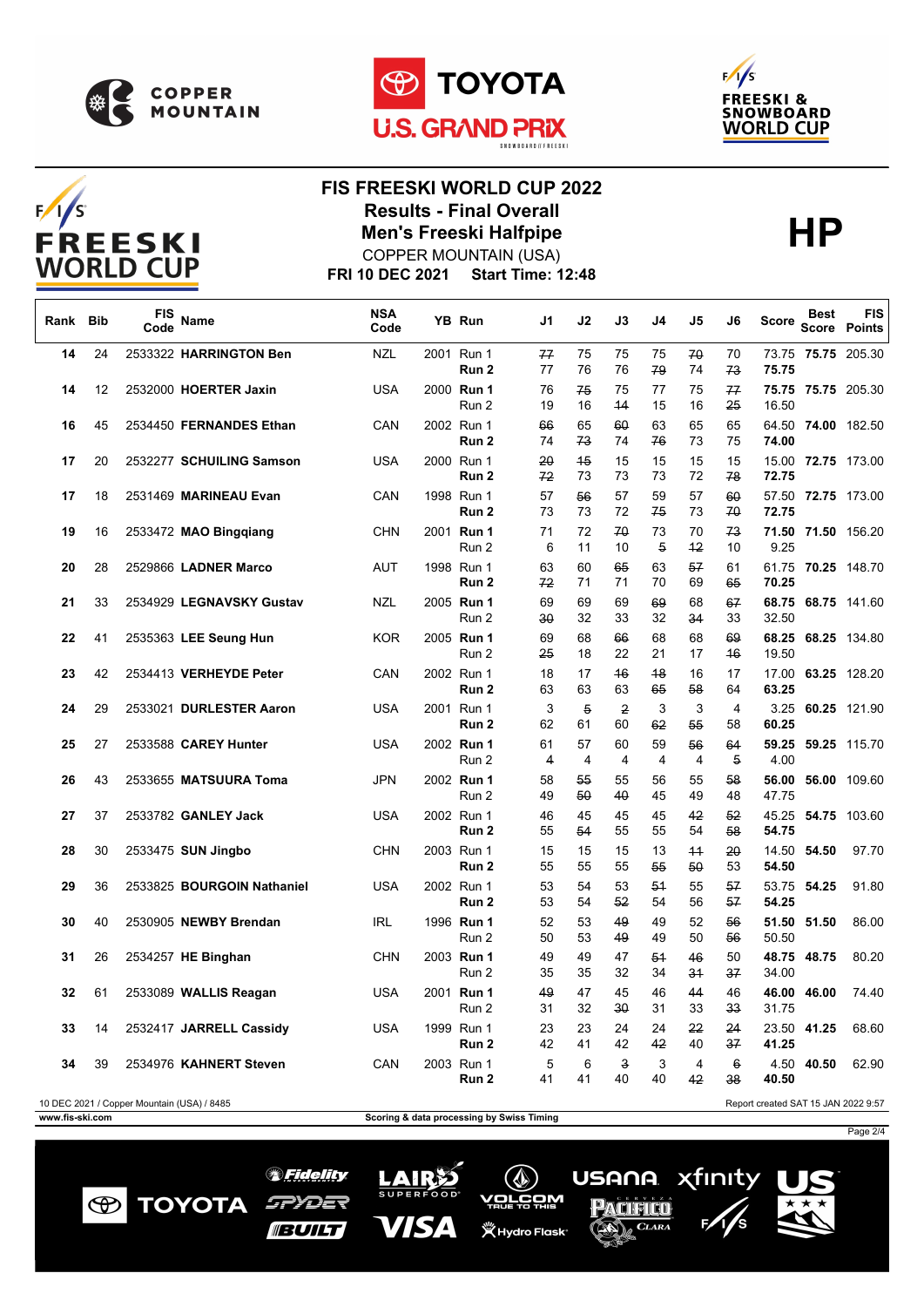





## $F/I/S$ **FREESKI WORLD CUP**

#### **FIS FREESKI WORLD CUP 2022 Results - Final Overall<br>Men's Freeski Halfpipe<br>COPPER MOUNTAIN (USA)** COPPER MOUNTAIN (USA)



**FRI 10 DEC 2021 Start Time: 12:48**

| Rank | <b>Bib</b> | <b>FIS</b><br>Code | <b>Name</b>              | <b>NSA</b><br>Code | YB Run                         | J1                    | J2                            | J3                   | J4                    | J5                   | J6       | Score                    | <b>Best</b><br><b>Score</b> | <b>FIS</b><br><b>Points</b> |
|------|------------|--------------------|--------------------------|--------------------|--------------------------------|-----------------------|-------------------------------|----------------------|-----------------------|----------------------|----------|--------------------------|-----------------------------|-----------------------------|
| 35   | 35         |                    | 2535014 MORRIS Eugene    | <b>USA</b>         | 2004 Run 1<br>Run 2            | 38<br>25              | 40<br>31                      | 37<br>29             | 40<br>33 <sub>o</sub> | 38<br>30             | 39<br>26 | 29.00                    | 38.75 38.75                 | 57.20                       |
| 36   | 23         |                    | 2531257 BRODRICK Cameron | <b>USA</b>         | 1998 Run 1<br>Run 2            | 39<br>33              | 37<br>34                      | 37<br>32             | 38<br>31              | 39<br>30             | 37<br>28 | 31.50                    | 37.75 37.75                 | 51.50                       |
| 37   | 34         |                    | 2533997 MAYTHAM Chace    | <b>USA</b>         | 2001 Run 1<br>Run <sub>2</sub> | $\overline{2}$<br>37  | $\overline{\mathbf{3}}$<br>39 | $\overline{2}$<br>37 | $\overline{2}$<br>37  | $\overline{1}$<br>36 | 2<br>38  | 2.00<br>37.25            | 37.25                       | 45.80                       |
| 38   | 38         |                    | 2535069 WANG Haizhuo     | <b>CHN</b>         | 2003 Run 1<br>Run 2            | 35<br>32              | 38<br>33                      | 35<br>30             | 37<br>34              | 36<br>31             | 37<br>32 | 36.25<br>32.00           | 36.25                       | 40.10                       |
| 39   | 46         |                    | 2535324 BOWLER Sebastian | <b>BRA</b>         | 2004 Run 1<br>Run 2            | 34<br>$6\overline{6}$ | 36<br>10                      | 30<br>8              | 36<br>8               | 35<br>43             | 35<br>8  | 35.00<br>8.50            | 35.00                       | 34.40                       |
| 40   | 19         |                    | 2533056 LADD Dylan       | <b>USA</b>         | 2001 Run 1<br>Run 2            | 31                    | 33                            | 33                   | 30                    | 32                   | 26       | 31.50<br><b>DNS</b>      | 31.50                       | 28.70                       |
| 41   | 47         |                    | 2534505 BOWLER Dominic   | <b>BRA</b>         | 2001 Run 1<br>Run <sub>2</sub> | 2<br>28               | 3<br>32                       | $\overline{+}$<br>30 | 3<br>32               | 3<br>34              | 2<br>30  | 2.50<br>31.00            | 31.00                       | 23.00                       |
| 42   | 44         |                    | 2532664 GASKIN Sam       | <b>GBR</b>         | 2000 Run 1<br>Run 2            | 20                    | 20                            | 20                   | 22                    | 20                   | 20       | 20.00<br><b>DNS</b>      | 20.00                       | 17.30                       |
| 43   | 32         |                    | 2532572 WARD Sam         | <b>GBR</b>         | 2000 Run 1<br>Run 2            | 19<br>5               | 16<br>40                      | 15<br>$\overline{7}$ | 42<br>6               | 15<br>9              | 20<br>5  | 16.25<br>6.75            | 16.25                       | 11.60                       |
| 44   | 15         |                    | 2532432 BRIGUET Robin    | SUI                | 1999 Run 1<br>Run 2            | 5                     | 10                            | $+4$                 | 5                     | 10                   | 10       | <b>DNS</b>               | 8.75 8.75                   | 6.00                        |
| 45   | 9          |                    | 2528863 KENWORTHY Gus    | <b>GBR</b>         | 1991 Run 1<br>Run 2            | 8                     | $6\overline{6}$               | 7                    | 6                     | $+2$                 | 8        | 7.25<br><b>DNS</b>       | 7.25                        | 0.30                        |
|      | 25         |                    | 2534163 LADD Connor      | <b>USA</b>         | 2003 Run 1<br>Run 2            |                       |                               |                      |                       |                      |          | <b>DNS</b><br><b>DNS</b> | <b>DNS</b>                  | 0.00                        |

| <b>Technical Data</b>                |                        |            |
|--------------------------------------|------------------------|------------|
| <b>Course Name</b>                   | Main Vein Superpipe    |            |
| Course / Halfpipe Length 230m / 180m |                        |            |
| Width from Wall to Wall              | 20 <sub>m</sub>        |            |
| <b>Halfpipe Inclination</b>          | $18^{\circ}$           |            |
| Inner Height of Walls                | 6.7 <sub>m</sub>       |            |
| <b>Inclination of Vert</b>           | $88^\circ$             |            |
| Judges                               |                        |            |
| Judge 1                              | <b>FRISELL Adam</b>    | <b>SWE</b> |
| Judge 2                              | <b>TAKAO Chiho</b>     | JPN        |
| Judge 3                              | <b>ROYER Charly</b>    | <b>FRA</b> |
| Judge 4                              | MEADER Ian             | <b>USA</b> |
| Judge 5                              | <b>LAROSE Philippe</b> | CAN        |
| Judge 6                              | <b>OYE Vegard</b>      | <b>NOR</b> |